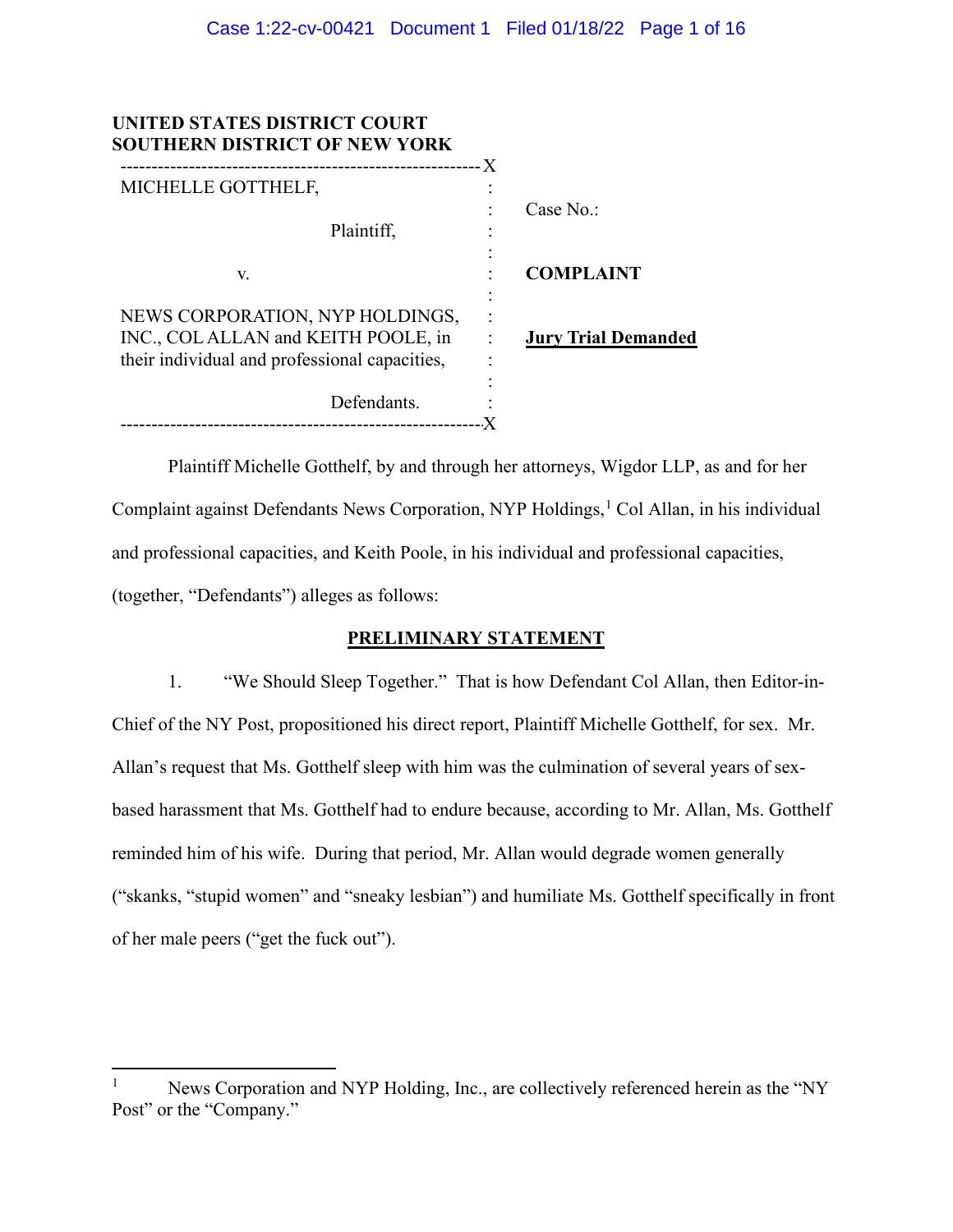## Case 1:22-cv-00421 Document 1 Filed 01/18/22 Page 2 of 16

2. Ms. Gotthelf finally complained about the harassment. But that only made things worse. While Mr. Allan "retired" and was given a rousing send off, Ms. Gotthelf's responsibilities and authority were steadily eroded, often in favor of substantially less qualified men. Ms. Gotthelf's complaints about retaliation and discrimination were largely met with indifference and, in one instance, she was told to "stop complaining."

3. Mr. Allan also continued his abusive behavior, prank calling Ms. Gotthelf (only days after she buried her father) to yell at her and then tell her, "I love you." Once again, Ms. Gotthelf's protest was met with shrugged shoulders or, as the Company explained, "It was just Col being Col. He hasn't changed."

4. To add insult to injury, the NY Post decided to rehire Mr. Allan, falsely telling Ms. Gotthelf that her harasser would only be a "consultant" and promising that "[u]nder no circumstances" would she have to report to him. In fact, Mr. Allan became a *de facto* supervisor, often giving Ms. Gotthelf directions, such as to "get rid of" a story reporting rape allegations against then President, Donald Trump.

5. In early 2021, the Company effectively demoted Ms. Gotthelf, hiring Defendant Keith Poole to be her new boss. Mr. Poole, who had spent weeks being "briefed" by Mr. Allan, probed Ms. Gotthelf about what happened between her and Mr. Allan. In November 2021, Ms. Gotthelf revealed to Mr. Poole that Mr. Allan sexually harassed her, specifically propositioning her for sex. She told Mr. Poole that she did not want to go through that again.

6. Mr. Poole fired Ms. Gotthelf two short months later, ending her twenty-plus year career at the Company.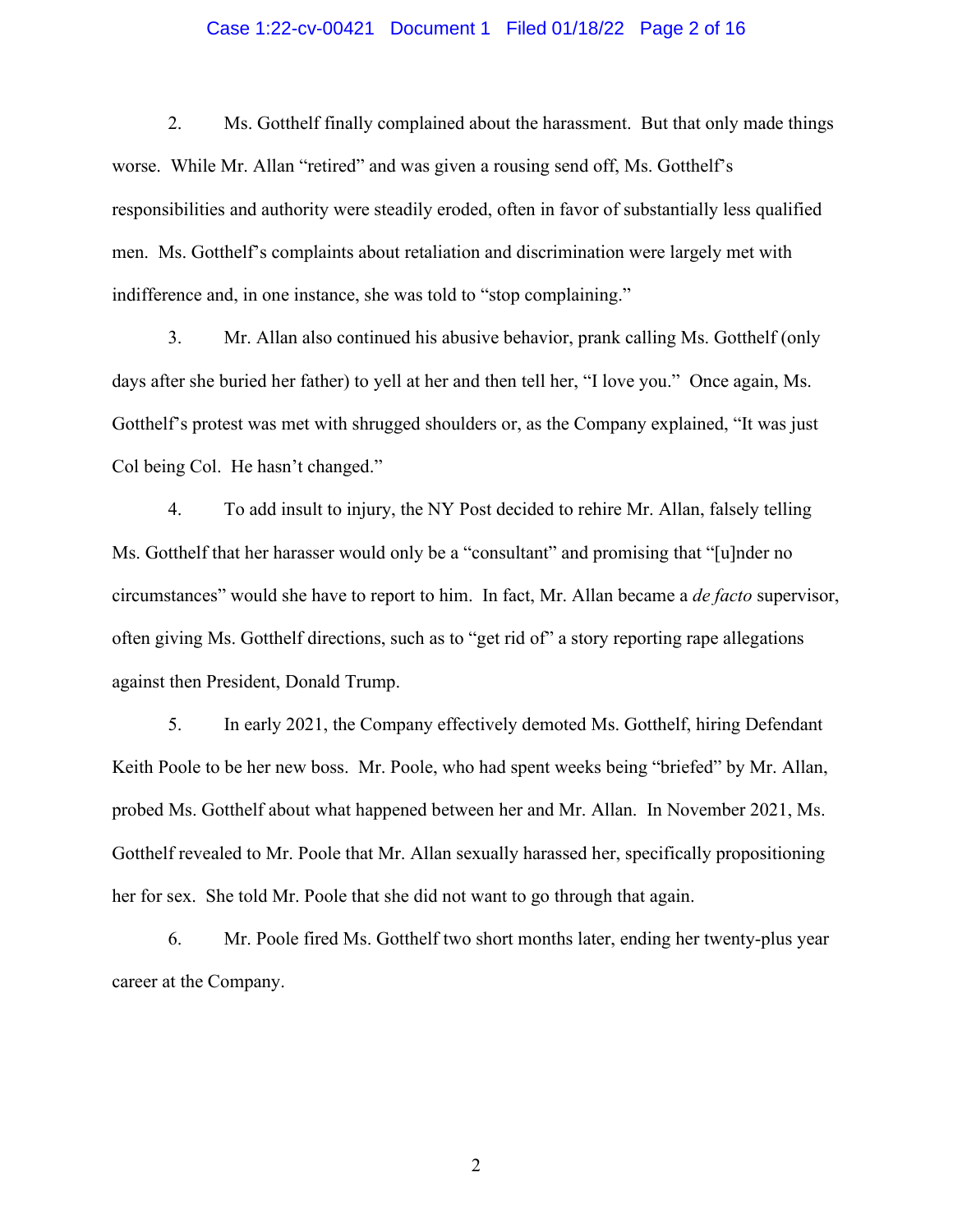## Case 1:22-cv-00421 Document 1 Filed 01/18/22 Page 3 of 16

7. Defendants' conduct violated the New York State Human Rights Law, N.Y. Executive Law § 290 *et seq.* ("NYSHRL"), and the New York City Human Rights Law, N.Y.C. Admin. Code § 8-107 *et seq.* ("NYCHRL").

#### **ADMINISTRATIVE PROCEDURES**

8. Contemporaneous with the filing of this Complaint, Plaintiff will file a Charge of Discrimination (the "Charge") with the U.S. Equal Employment Opportunity Commission ("EEOC") alleging violations of Title VII of the Civil Rights Act of 1964, as amended, 42 U.S.C. §§ 2000e *et seq*. ("Title VII"). Upon issuance of a Notice of Right to Sue or other adjudication of the Charge, Plaintiff shall amend her claims under Title VII.

9. Pursuant to NYCHRL § 8-502, Plaintiff will serve a copy of this Complaint upon the New York City Commission on Human Rights and the New York City Law Department, Office of the Corporation Counsel within ten days of its filing, thereby satisfying the notice requirements of this action.

10. Plaintiff has complied with all other prerequisites to filing this action.

#### **JURISDICTION AND VENUE**

11. The Court has subject matter jurisdiction pursuant to 28 U.S.C. § 1332 because there is a diversity of citizenship among the parties and this action involves an amount in controversy that exceeds \$75,000, excluding interests and costs.

12. Venue is proper in the Southern District of New York pursuant to 28 U.S.C. § 1391(b) because a substantial part of the events or omissions giving rise to this action occurred here. The Company has business operations located in this District, and Plaintiff's employment and performance occurred in this District.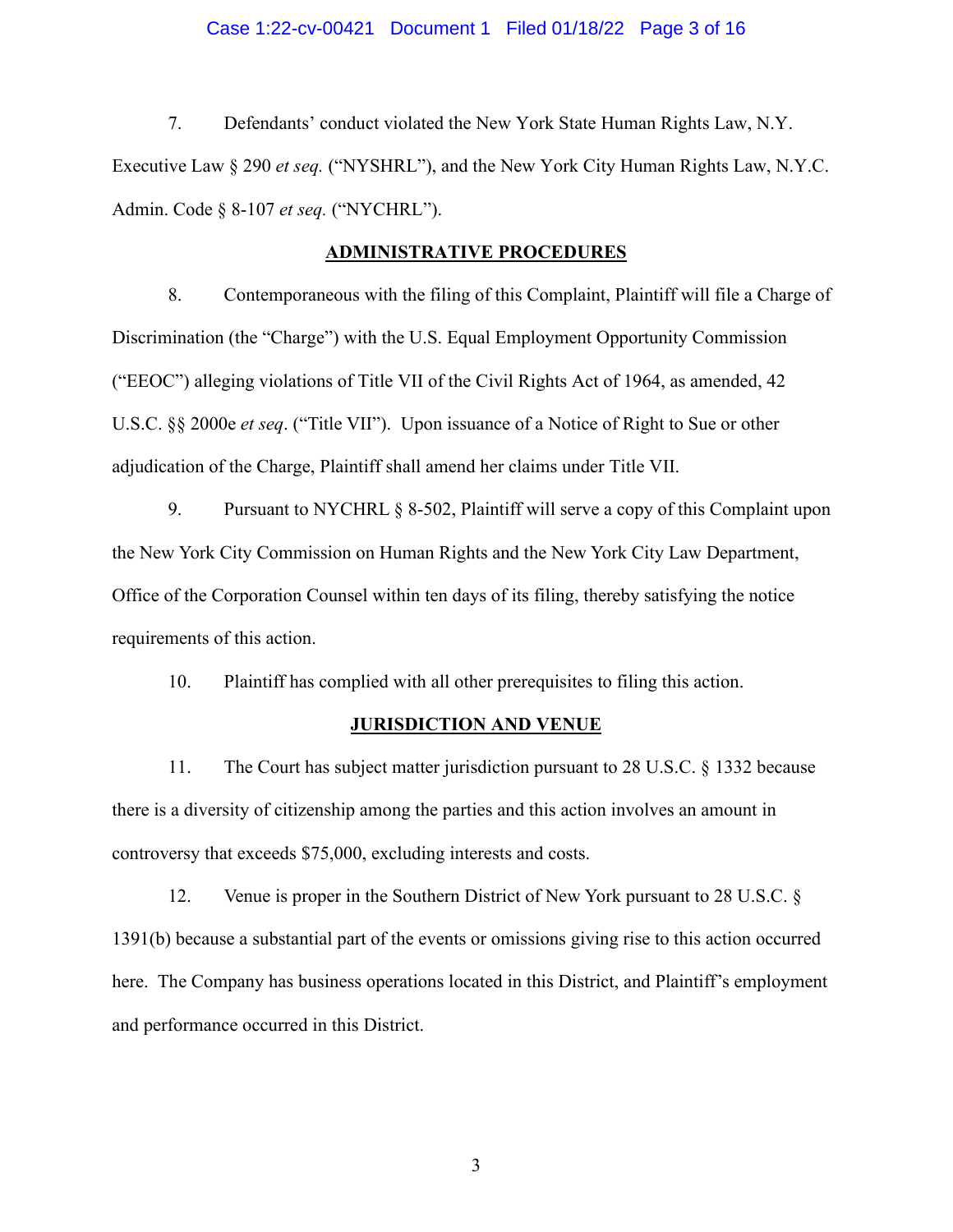#### **PARTIES**

13. Plaintiff Michelle Gotthelf is the former Editor-in-Chief of NYPost.com and all of its digital platforms. At all relevant times, Plaintiff was an "employee" and/or "eligible employee" of Defendants under all applicable statutes. Plaintiff resides in New Jersey.

14. Defendant News Corporation is a Delaware-registered company with its headquarters in New York, NY. At all relevant times, News Corporation was an "employer" and/or "covered employer" under all applicable statutes.

15. Defendant NYP Holdings, Inc., is a Delaware-registered company with its headquarters in New York, NY. NYP Holdings, Inc., is the publisher and owner of the New York Post newspaper, NYPost.com, PageSix.com, Decider.com and Post Studios, among others. At all relevant times, NYP Holdings, Inc., was an "employer" and/or "covered employer" under all applicable statutes.

16. Defendant Col Allan is the former Editor-in-Chief of the NY Post. At all relevant times, Mr. Allan met the definition of Plaintiff's "employer" under all applicable statutes. Upon information and belief, Mr. Allan is a resident of New York or Sydney, Australia.

17. Defendant Keith Poole is the Editor-in-Chief of the New York Post Group, which consists of the New York Post newspaper, the Post Digital Network (including the NYPost.com, PageSix.com and Decider.com), Post Studios and related mobile and tablet apps and social media channels. At all relevant times, Mr. Poole met the definition of Plaintiff's "employer" under all applicable statutes. Upon information and belief, Mr. Poole is a resident of New York or London, England.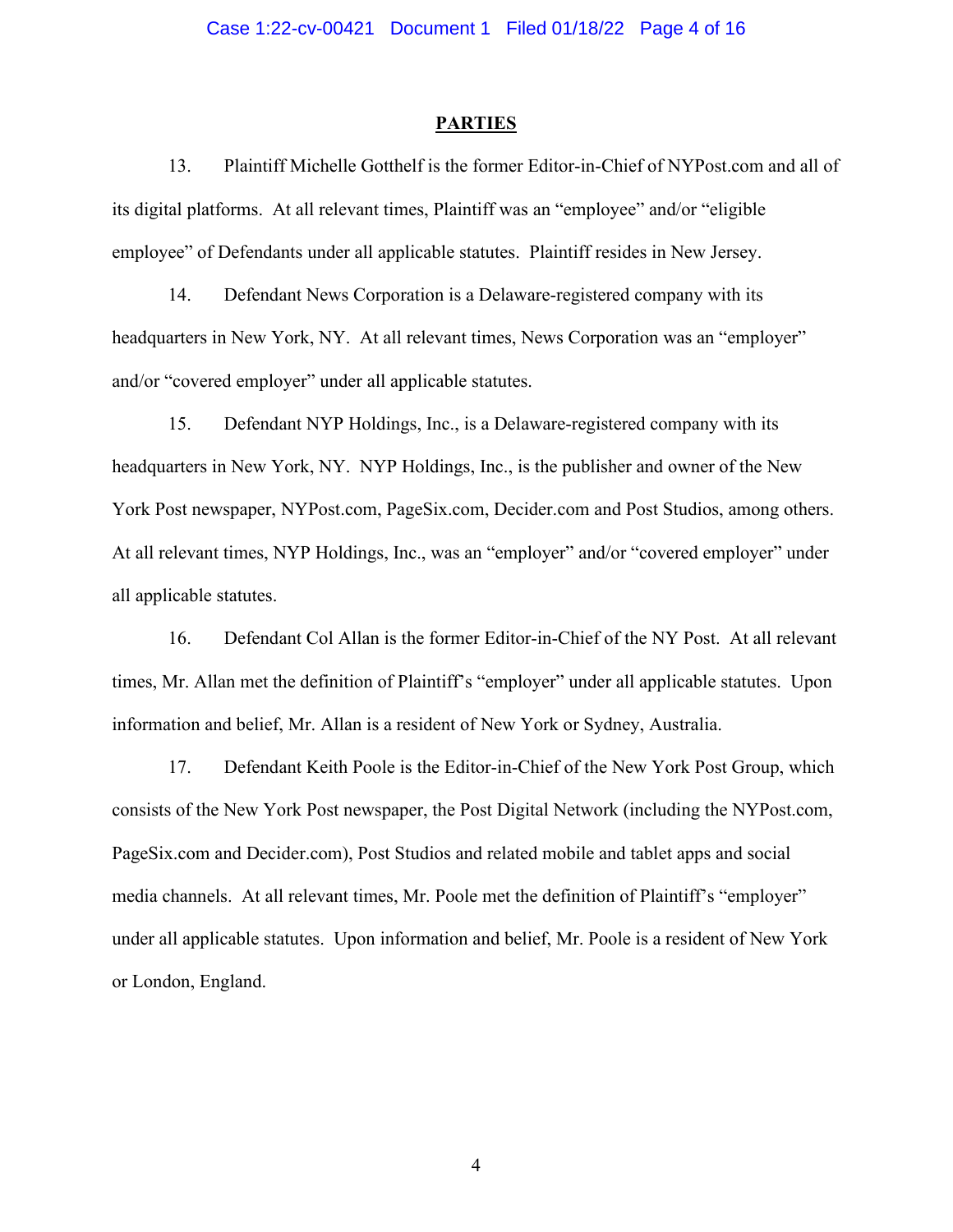## **FACTS**

## **I. BACKGROUND**

18. In 2000, the NY Post hired Ms. Gotthelf as a feature reporter for the New York Post newspaper. Because of her excellent work, Ms. Gotthelf earned successive promotions to Associate Metro Editor (2001) and Deputy Metro Editor (2004).

19. As Deputy Metro Editor, Ms. Gotthelf was second-in-command under then Metro Editor, Jesse Angelo, and performed Mr. Angelo's responsibilities, including running the newsroom on holidays and weekends.

## **II. "MATE, I WANTED A STRONG MAN IN THE JOB"**

20. In early 2007, Mr. Allan, then Editor-in-Chief, promoted Mr. Angelo from Metro Editor to Executive Editor. Typically, the Deputy Metro Editor (in this case, Ms. Gotthelf) would have been promoted to the Metro Editor position.

21. Mr. Allan, however, refused to promote Ms. Gotthelf. According to Mr. Allan, he "wanted a strong man in the job" and instead promoted a substantially less-qualified man who, at the time, was the NY Post's business editor. Unlike Ms. Gotthelf, the man had little, if any, experience in non-business news and no experience running a newsroom.

22. Nevertheless, Rupert Murdoch, News Corporation's founder and the Executive Chairman of the Board of Directors, came to the newsroom to make a "major announcement" about the two men who had been promoted.

23. Ms. Gotthelf, who was the logical successor to the Metro Editor position and often performed the job successfully in Mr. Angelo's absence, felt humiliated as Mr. Murdoch lauded the two men as the NY Post's new dream team.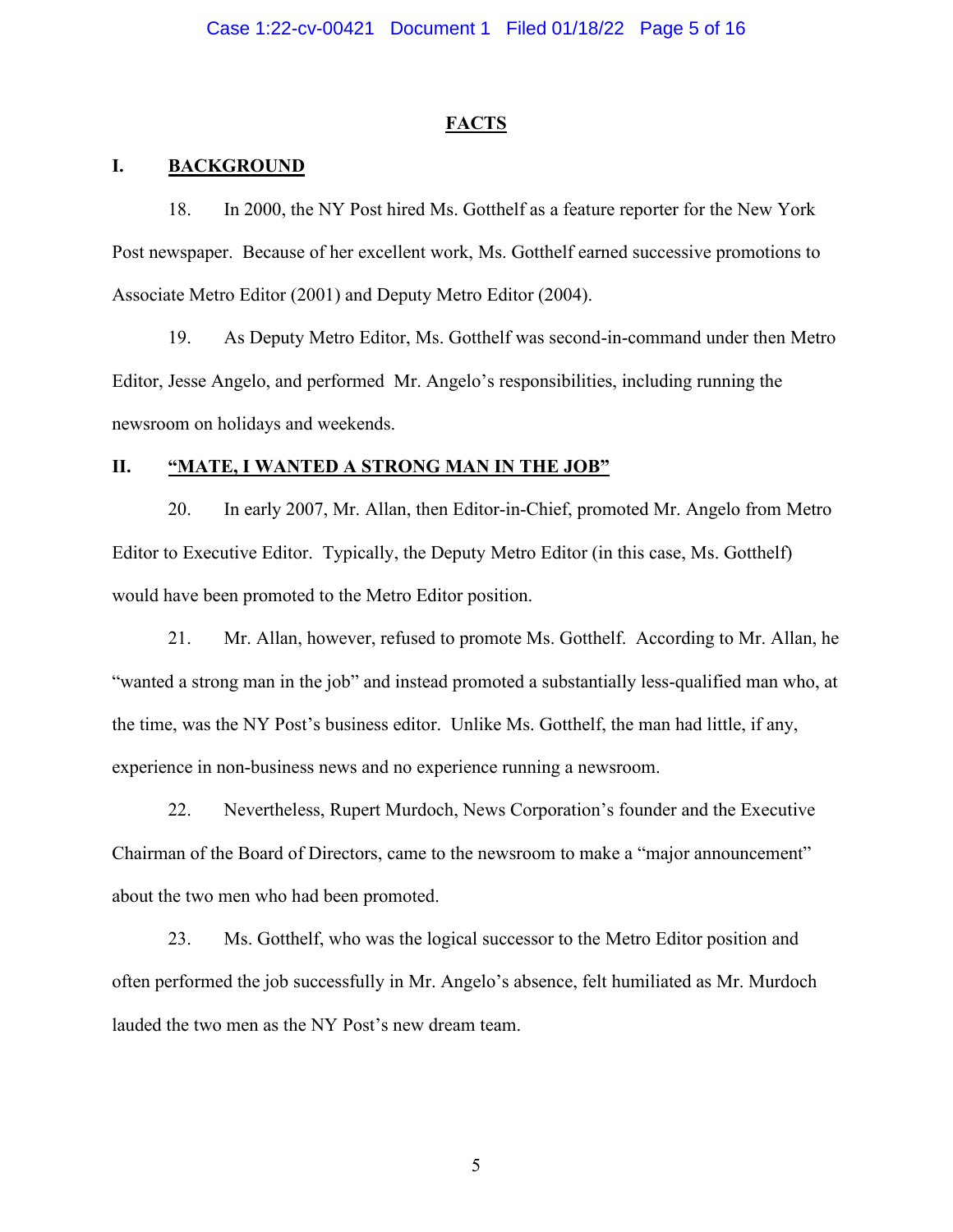### Case 1:22-cv-00421 Document 1 Filed 01/18/22 Page 6 of 16

24. By December 2007, it was clear that Mr. Allan's hand-picked male candidate was incompetent and, thus, forced to leave.

25. Mr. Allan, acknowledging that he had passed Ms. Gotthelf over in favor of a lessqualified man, decided that he would "make good" and promote Ms. Gotthelf to Metro Editor.

# **III. "SKANKS," "STUPID WOMEN" AND "SNEAKY LESBIANS"**

26. Over the next near decade, Ms. Gotthelf performed an extraordinary job. Indeed, Mr. Allan referred to her as a "star."

27. Nonetheless, beginning in or about 2013, Mr. Allan created a hostile work environment for his direct report.

28. Mr. Allan, delighted in degrading Ms. Gotthelf, and women generally, in front of her mostly male peers. For example, Mr. Allan would refer to women in news stories as "skanks" or "stupid women." He described a female NY Post editor as a "sneaky lesbian." He likewise told Ms. Gotthelf that Mr. Murdoch "doesn't like many women."

29. Mr. Allan also despised the LGBTQ+ community. For instance, he refused to put New York's historic legalization of same-sex marriage on the front page, asking, "What will these people be marrying next, animals?"

30. Mr. Allan's behavior turned especially abusive when his marriage began to dissolve. During routine newsroom debates, Mr. Allan would ask Ms. Gotthelf, "Who do you think you are, my wife?"

31. Mr. Allan ultimately admitted the abusive behavior towards Ms. Gotthelf was based on her sex. Mr. Allan confessed that he mistreated Ms. Gotthelf because she reminded him of his wife, "fiery."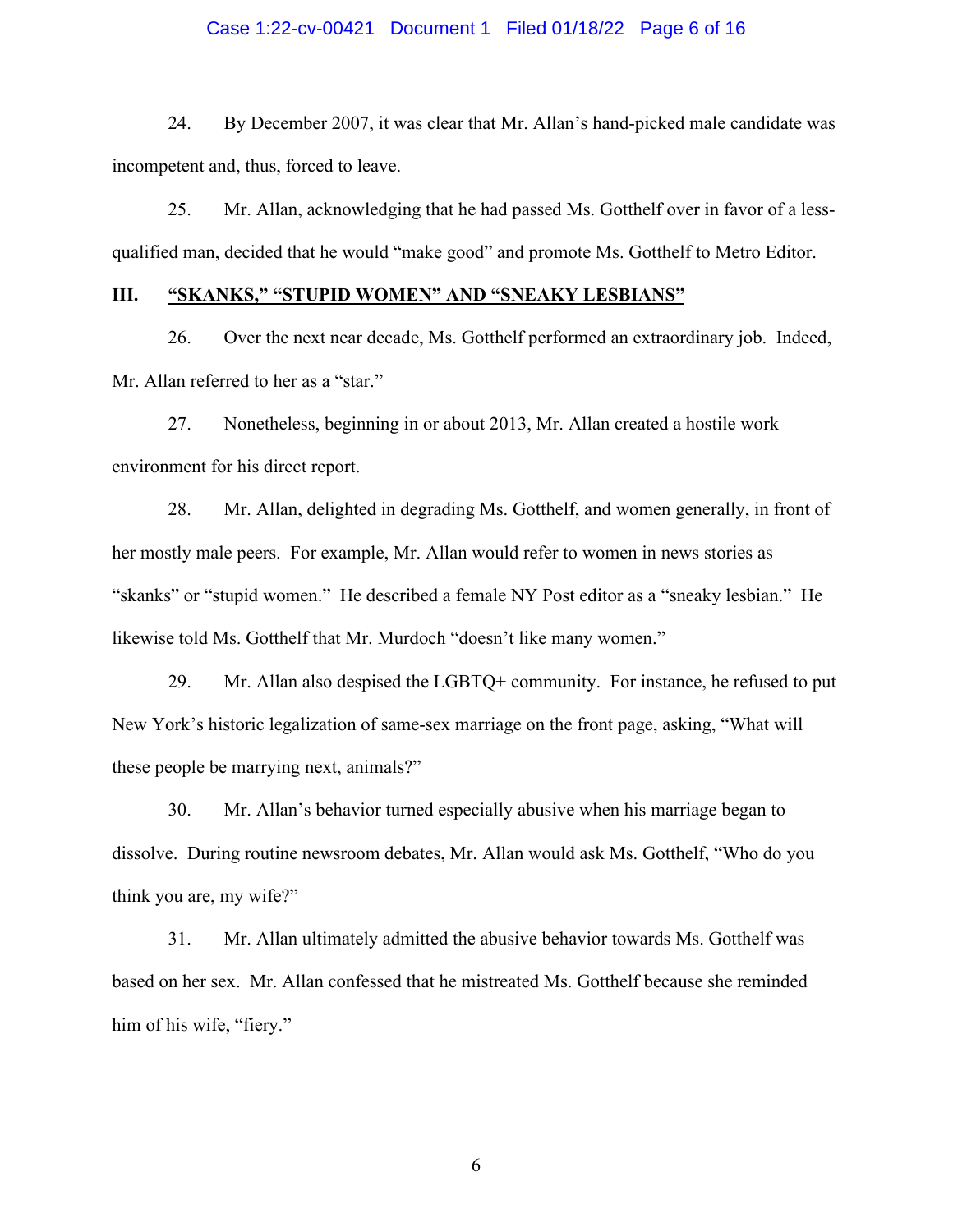### Case 1:22-cv-00421 Document 1 Filed 01/18/22 Page 7 of 16

32. Ms. Gotthelf complained to her then boss, Mr. Angelo, who acknowledged the abuse but shrugged, "Not much I can do."

# **IV. "WE SHOULD SLEEP TOGETHER"**

33. Mr. Allan's sexual harassment peaked in the fall of 2015. During an off-site dinner meeting among editors to discuss news coverage, Mr. Allan made a point to be physically close to Ms. Gotthelf, often hovering over her.

34. Afterward, Mr. Allan requested that Ms. Gotthelf join him for drinks. She reluctantly agreed because he was her boss.

35. When the two were alone, Mr. Allan steered the conversation towards sex. He peppered Ms. Gotthelf with questions about her long-term boyfriend, how long they had been together (15 years) and whether they still slept together.

36. Mr. Allan then turned the conversation to his own sex life, stating that his wife had had a "lover" for quite some time and that she stopped sleeping with him years ago.

37. Ms. Gotthelf responded, jokingly, "You should get yourself a lover. That'll fix her."

38. Mr. Allan then propositioned Ms. Gotthelf for sex, asking, "What about you?" Ms. Gotthelf was stunned. But Mr. Allan persisted. "We should sleep together."

39. Ms. Gotthelf rejected Mr. Allan's unwelcome advances, stating, "That's not going to happen."

40. Mr. Allan nevertheless continued to pursue Ms. Gotthelf, stating that he slept with another female NY Post employee.

41. Stunned, Ms. Gotthelf left the bar and grabbed the first taxi she could find to get away from Mr. Allan.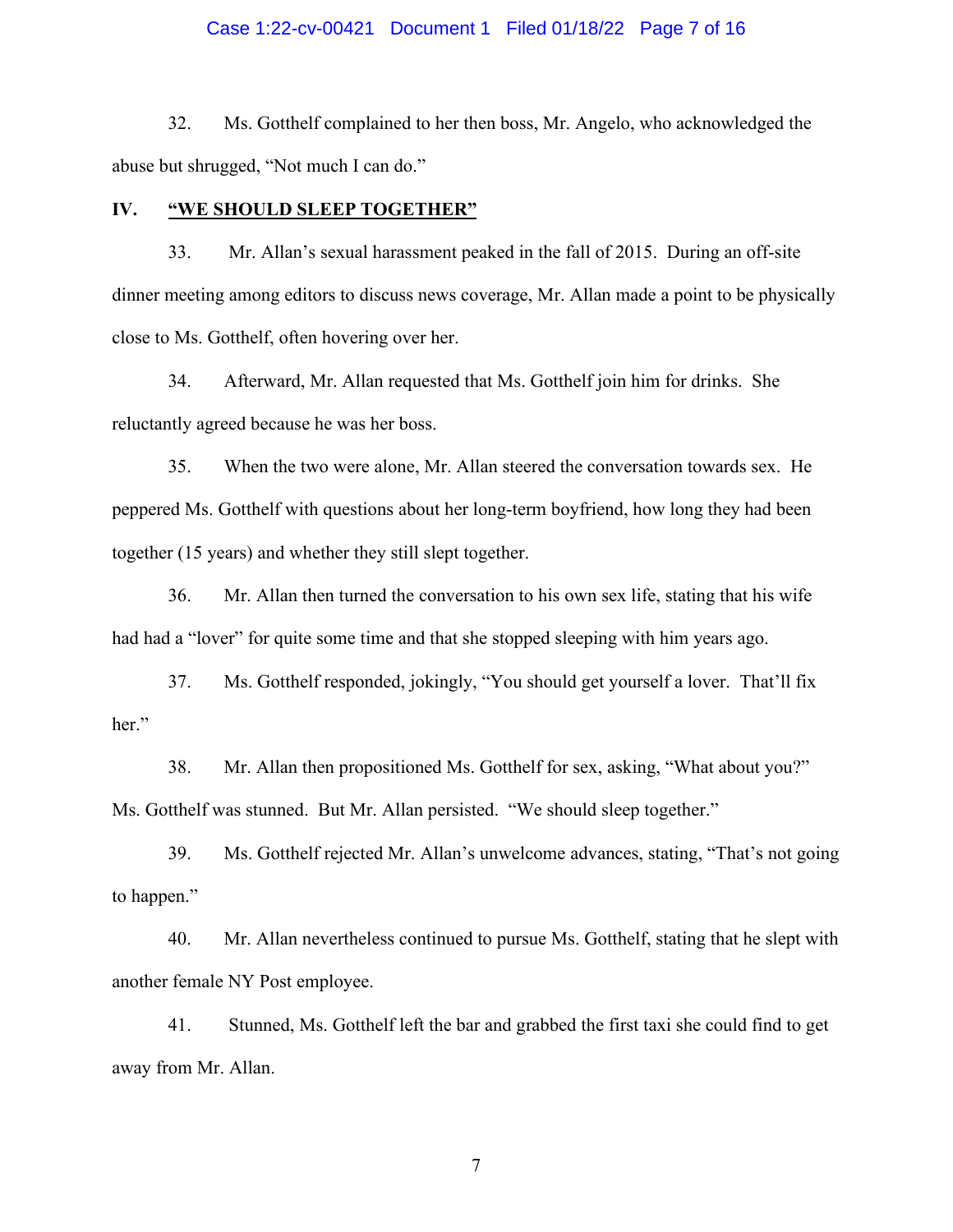# **V. "GET THE FUCK OUT"**

42. The next day, Ms. Gotthelf reported Mr. Allan's conduct to two NY Post editors, who urged her to report the harassment to Human Resources ("HR").

43. Ms. Gotthelf, however, was afraid. She told her two colleagues that Mr. Allan was likely to retaliate against her if she reported his behavior. She hoped to "ride it out" and that things would get better.

44. They did not. Mr. Allan became even more abusive after Ms. Gotthelf rejected his advances. He refused to make eye contact with Ms. Gotthelf and often killed stories that she supported for no apparent reason.

45. On one occasion, he ripped up a list of stories that Mr. Gotthelf had prepared and screamed at her to "get the fuck out." The other editors – almost all men – sat in disbelief as Mr. Allan publicly humiliated Ms. Gotthelf.

46. The following day, Ms. Gotthelf complained to HR about the hostile work environment. She disclosed to then Head of HR, Melinda Goldman, and in-house counsel, Jordan Lippner, the bullying and harassment she experienced.

47. She also complained to Mr. Angelo, who promised that Ms. Gotthelf would not be retaliated against and that her complaint would be kept confidential.

48. In fact, the NY Post told Mr. Allan that Ms. Gotthelf complained about his harassment after which he was forced to "retire."

## **VI. CHEERS FOR THE HARASSER**

49. Despite having to resign in disgrace, the NY Post, and especially Mr. Murdoch, did all they could to protect Mr. Allan's reputation.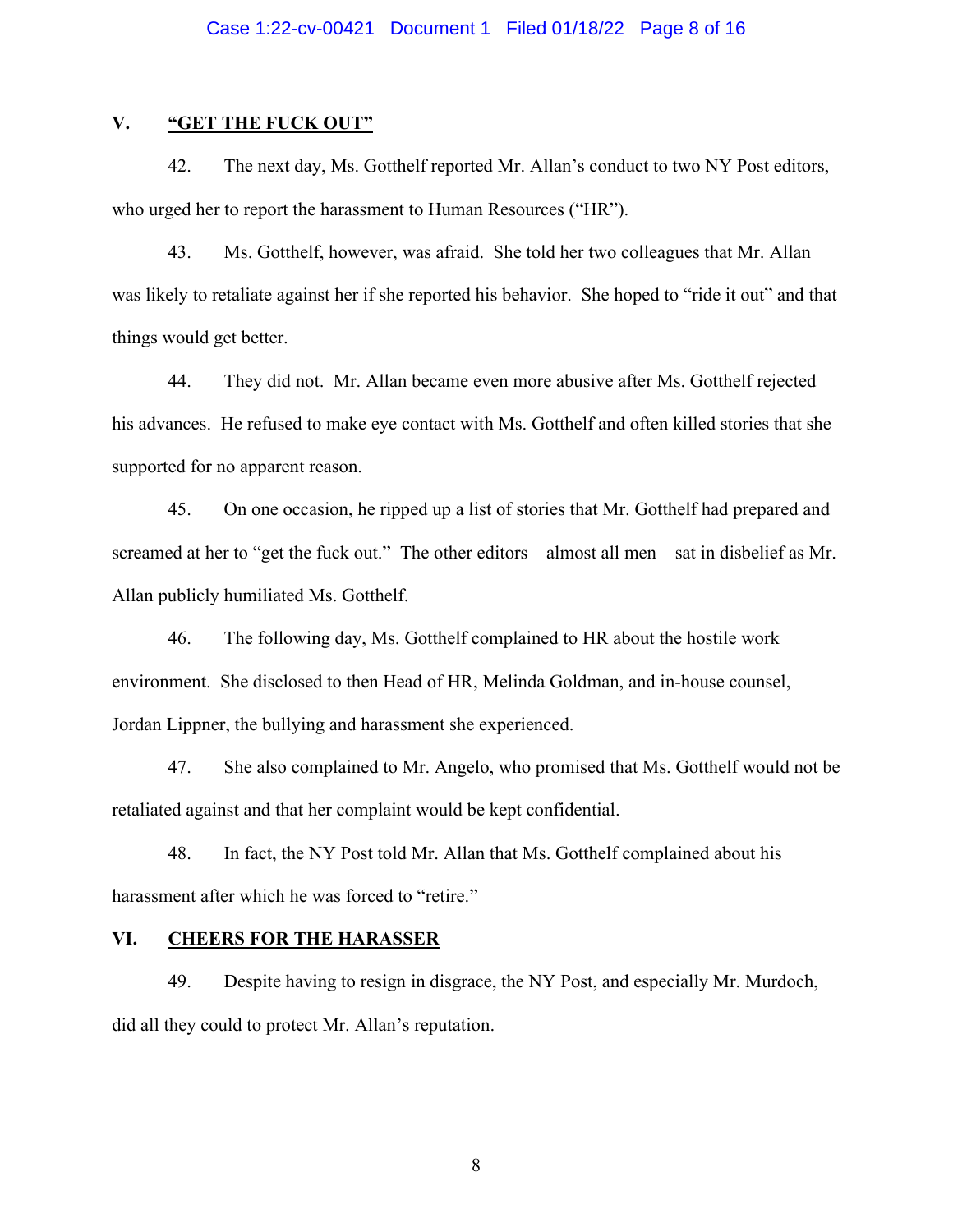### Case 1:22-cv-00421 Document 1 Filed 01/18/22 Page 9 of 16

50. On or about April 15, 2016, Mr. Murdoch once again came to the newsroom to make a "big announcement." He announced that Mr. Allan had decided to "retire" after "many years of exemplary service." Mr. Murdoch's employees were forced to clap and cheer for Mr. Allan who, unbeknownst to them, had been forced to resign in disgrace.

51. Nevertheless, Mr. Murdoch publicly lauded Mr. Allan, calling him "one of the most outstanding editors of his generation" and a "great friend and colleague."

52. Mr. Murdoch also announced that another man, Sunday Editor Steve Lynch, would be promoted to replace Mr. Allan as Editor-in-Chief.

## **VII. "STOP COMPLAINING"**

53. In an obvious effort to protect Mr. Allan and keep Ms. Gotthelf quiet, the NY Post offered Ms. Gotthelf the title of Managing Editor.

54. The Company also agreed to increase Ms. Gotthelf's salary after she learned that she had been underpaid for years.

55. Despite the more impressive title and higher pay, the NY Post began to diminish Ms. Gotthelf's role in retaliation for her complaints about Mr. Allan's sexual harassment.

56. In particular, the Company set up a separate team of web reporters who did not report to Ms. Gotthelf and had the unilateral authority to post their stories online. (As Managing Editor, Ms. Gotthelf should have been responsible for all news stories published by reporters.)

57. Ms. Gotthelf's reporters, however, were relegated to the back of the newsroom. As a result, 25-year-old reporters (mostly men) had more say on web news than Ms. Gotthelf, the newspaper's female Managing Editor. Ms. Gotthelf was, once again, humiliated.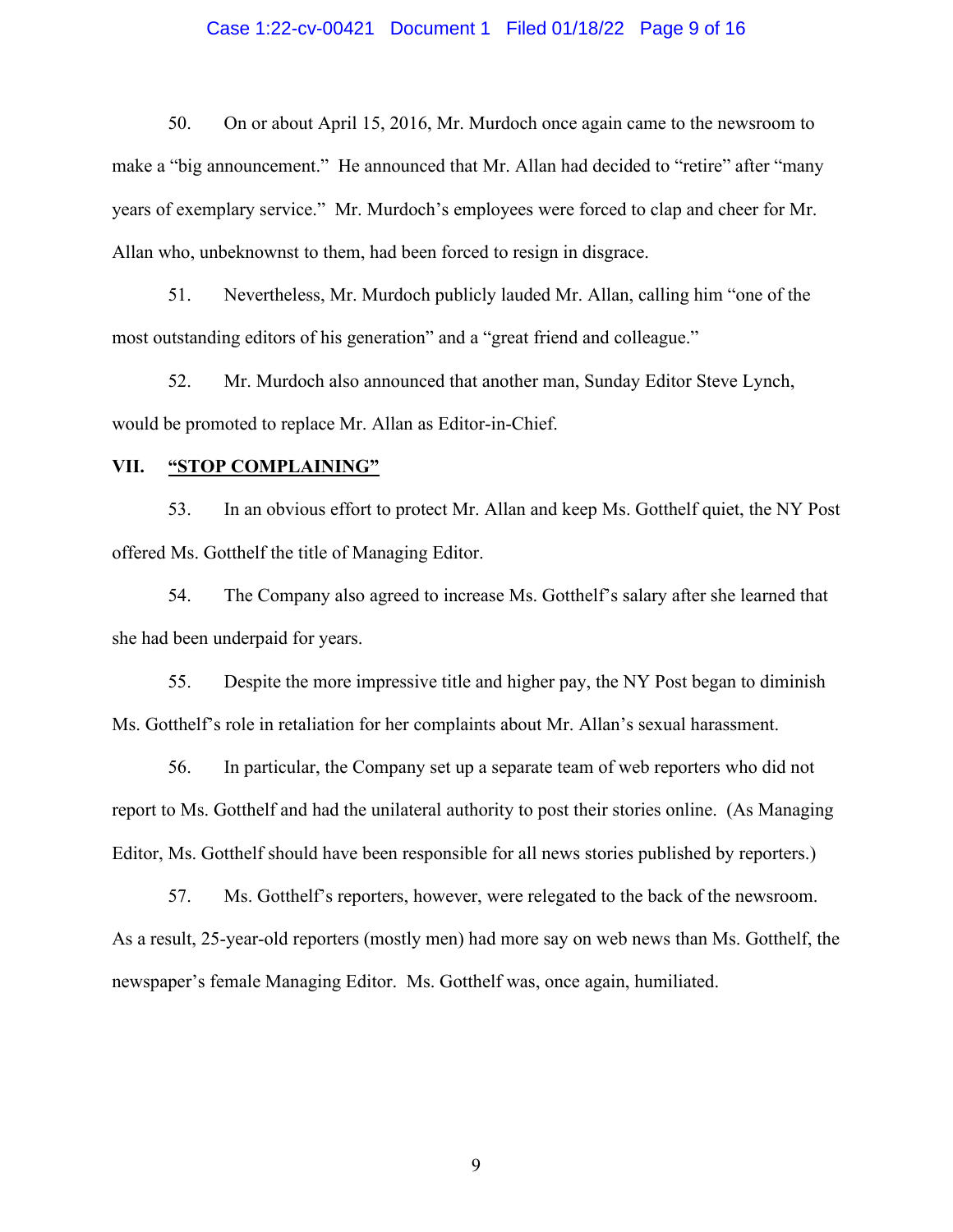## Case 1:22-cv-00421 Document 1 Filed 01/18/22 Page 10 of 16

58. Ms. Gotthelf complained about the unlawful treatment. For example, she wrote to her supervisor that the new structure where reporters could go around her "was absolutely demeaning for a woman who's been running the newsroom for a decade."

59. She again protested that "men on the web team – with a fraction of my news experience" – were giving her direction.

60. She further protested that since her complaint of harassment, she has watched her job slowly erode along with her status in the newsroom. She expressed her belief that she was being "punished" for making a complaint; that all the people taking away parts of her job are men with only a fraction of her news experience; and that it was "gender-based" since no one could give her a convincing explanation for why this was happening. Ms. Gotthelf was clear that she did not "deserve the way [she] was being treated."

61. Ms. Gotthelf's complaints fell largely on deaf ears. Indeed, she was told, among other things, to "stop complaining."

## **VIII. "JUST COL BEING COL. HE HASN'T CHANGED"**

62. On December 29, 2018, Ms. Gotthelf's father passed away. She was devastated. 63. She returned to work on January 3, 2019. After her shift that evening, she received a call from Mr. Allan – who had supposedly "retired" – screaming at her about an unidentified Daily News story that the NY Post had supposedly missed.

64. At the end of his tirade, Mr. Allan told Ms. Gotthelf, "I love you."

65. The next day, Ms. Gotthelf learned that Mr. Allan had been "boozing" and prank called her. The Company shrugged off the harassment, reasoning that "It was just Col being Col. He hasn't changed."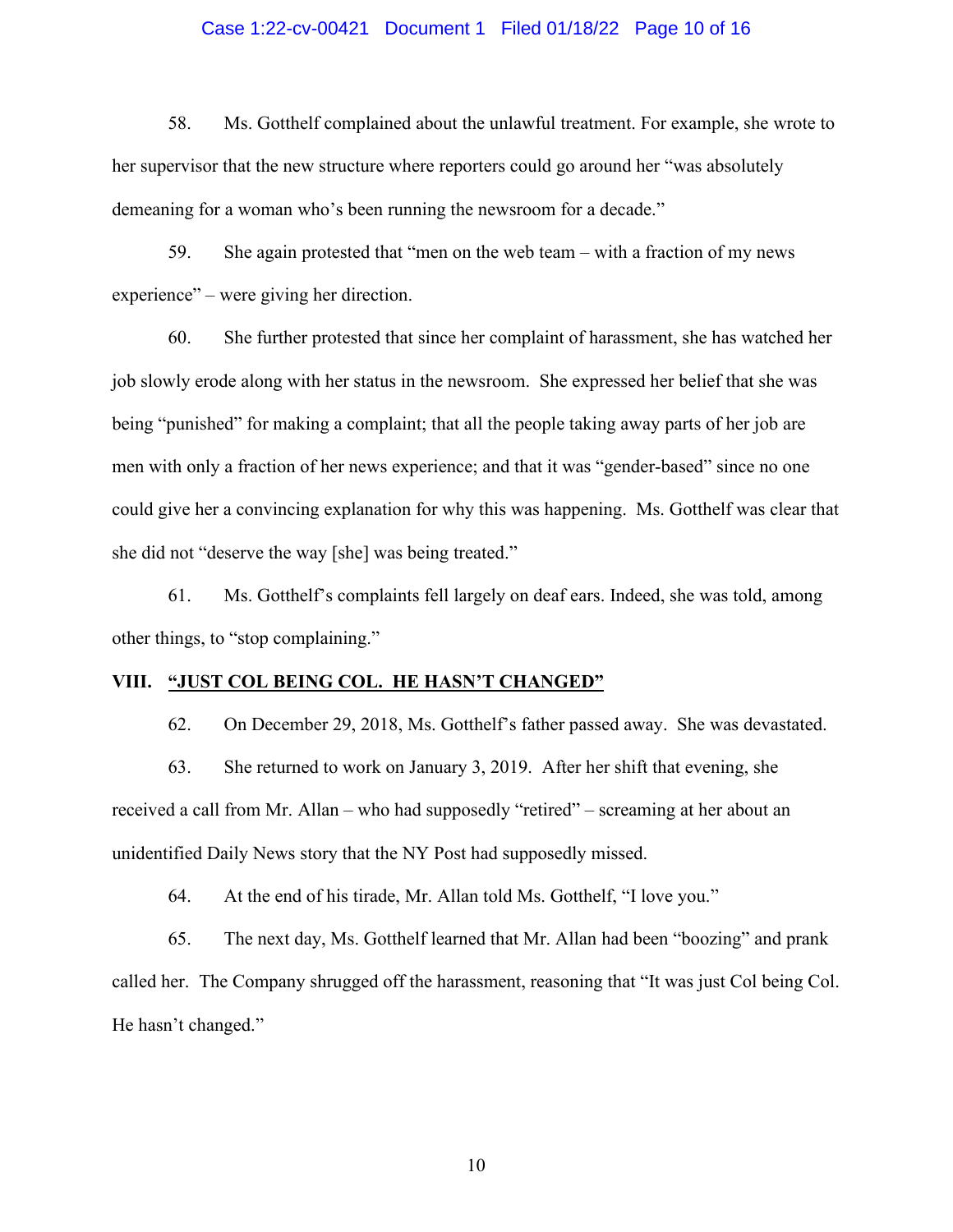# **IX. THE NY POST REHIRES THE HARASSER**

66. In early 2019, Ms. Gotthelf learned that the NY Post had decided to rehire her harasser, Mr. Allan.

67. Ms. Gotthelf was stunned. The man who had sexually propositioned her and, only weeks earlier, prank called her to say "I love you," would be returning to humiliate her once again.

68. Ms. Gotthelf raised her concerns about retaliation to management. News Corporation's CEO Robert Thompson and its Head of HR Dana Ritzcovan assured Ms. Gotthelf (falsely) that Mr. Allan would only be a "consultant" and that she would not have to report to him.

69. To protect herself, Ms. Gotthelf negotiated a new employment contract, which expressly stated that "[u]nder no circumstances" would she report to Mr. Allan.

70. The Company's promises, however, proved hollow.

# **X. "IF COL TELLS YOU TO DO SOMETHING, YOU DO IT"**

71. It became increasingly apparent that, contrary to the Company's promises, Mr. Allan was not merely a consultant but, in fact, acting in supervisory role over Ms. Gotthelf in violation of her agreement. Not only was Mr. Allan giving Ms. Gotthelf directions, but he was also becoming more threatening and abusive.

72. For instance, in June 2019, the NY Post published an online story that E. Jean Carroll, a former Elle columnist, had accused President Trump of rape. Mr. Allan wrote to Ms. Gotthelf that "it [the story] should be removed." Ms. Gotthelf disagreed. Mr. Allan responded – ominously – "I advise you again. Remove it." Minutes later, Mr. Allan wrote Ms. Gotthelf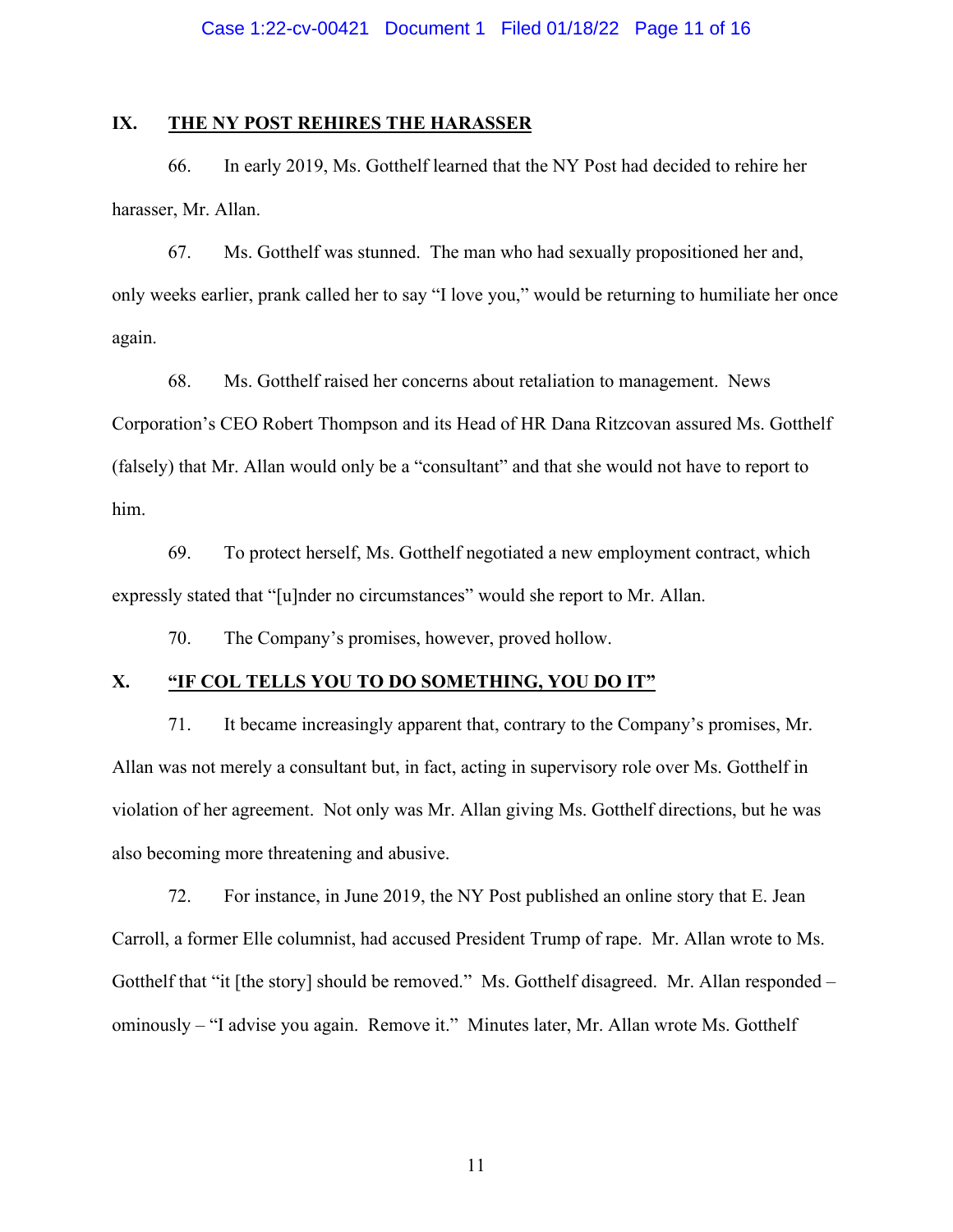## Case 1:22-cv-00421 Document 1 Filed 01/18/22 Page 12 of 16

again, directing her to "get rid of it," labelling Ms. Carroll either "the world['s] unluckiest woman or a liar" and her claims of rape "baseless shit."

73. Ms. Gotthelf went to Mr. Allan's office to discuss his directive. Mr. Allan became abusive, telling Ms. Gotthelf to "get it [the story] fucking down."

74. Ms. Gotthelf protested to News Corporation's CEO, Thompson, and Head of HR, Ritzcovan, that she was not supposed to be reporting to Mr. Allan.

75. They responded that if Mr. Allan "tells you to do something, you do it."

## **XI. "WHAT HAPPENED BETWEEN YOU AND COL?"**

76. In January 2022, the Company effectively demoted Ms. Gotthelf.

77. It announced that Defendant Poole would become Editor-in-Chief of the New York Post Group. Mr. Poole was previously employed at the London Sun, another Murdoch property.

78. As result, Ms. Gotthelf would no longer formally report to the NY Post's publisher.

79. Mr. Allan remained at the NY Post to transition Mr. Poole into his new position as Ms. Gotthelf's boss. Mr. Allan ominously wished Ms. Gotthelf "luck" as "he ha[d] been asked to spend two weeks with Keith [Poole] briefing him. Just another page in the folder."

80. Mr. Poole wanted to know what happened between Mr. Allan and Ms. Gotthelf. In the summer of 2021, he asked one of Ms. Gotthelf's colleagues, who stated he did now know.

81. In November 2021, Mr. Poole invited Ms. Gotthelf to a lunch meeting to discuss her contract, which was set to expire and had to be renewed. At the lunch, however, Mr. Poole did not discuss Ms. Gotthelf's responsibilities or the renewal. Rather, he wanted to know "what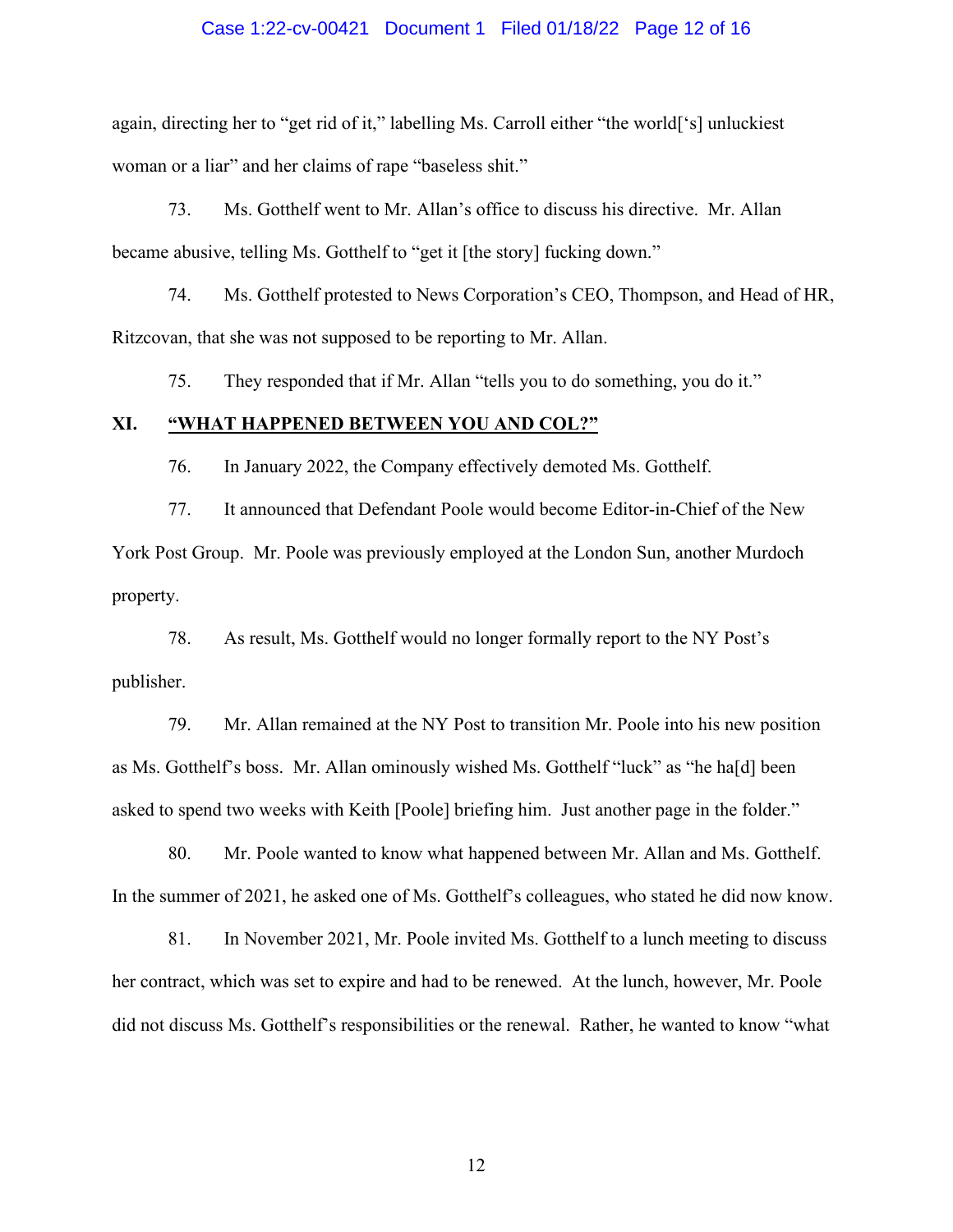### Case 1:22-cv-00421 Document 1 Filed 01/18/22 Page 13 of 16

happened between you and Col?" Ms. Gotthelf explained that Mr. Allan had sexually propositioned her and that she did not want to go through that again.

82. On January 12, 2022, only two months later, Mr. Poole fired Ms. Gotthelf without cause.

# **FIRST CAUSE OF ACTION (Discrimination in Violation of NYSHRL)**

83. Plaintiff hereby repeats, reiterates and re-alleges each and every allegation as contained in each of the preceding paragraphs as if fully set forth herein.

84. By the actions described above, Defendants discriminated against Plaintiff based on her sex in violation of the NYSHRL.

85. As a direct and proximate result of the unlawful conduct, Plaintiff has suffered, and continues to suffer, monetary and/or other economic harm for which she is entitled an award of monetary damages and other relief.

86. As a direct and proximate result of the unlawful conduct, Plaintiff has suffered, and continues to suffer, severe mental anguish and emotional distress, including, but not limited to, humiliation, embarrassment, stress and anxiety, loss of self-esteem and self-confidence, and emotional pain and suffering for which she is entitled to an award of monetary damages and other relief.

87. Defendants' discriminatory actions were willfully negligent, reckless or committed with a conscious or reckless disregard of Plaintiff's rights under the NYSHRL.

# **SECOND CAUSE OF ACTION (Retaliation in Violation of NYSHRL)**

88. Plaintiff hereby repeats, reiterates and re-alleges each and every allegation as contained in each of the preceding paragraphs as if fully set forth herein.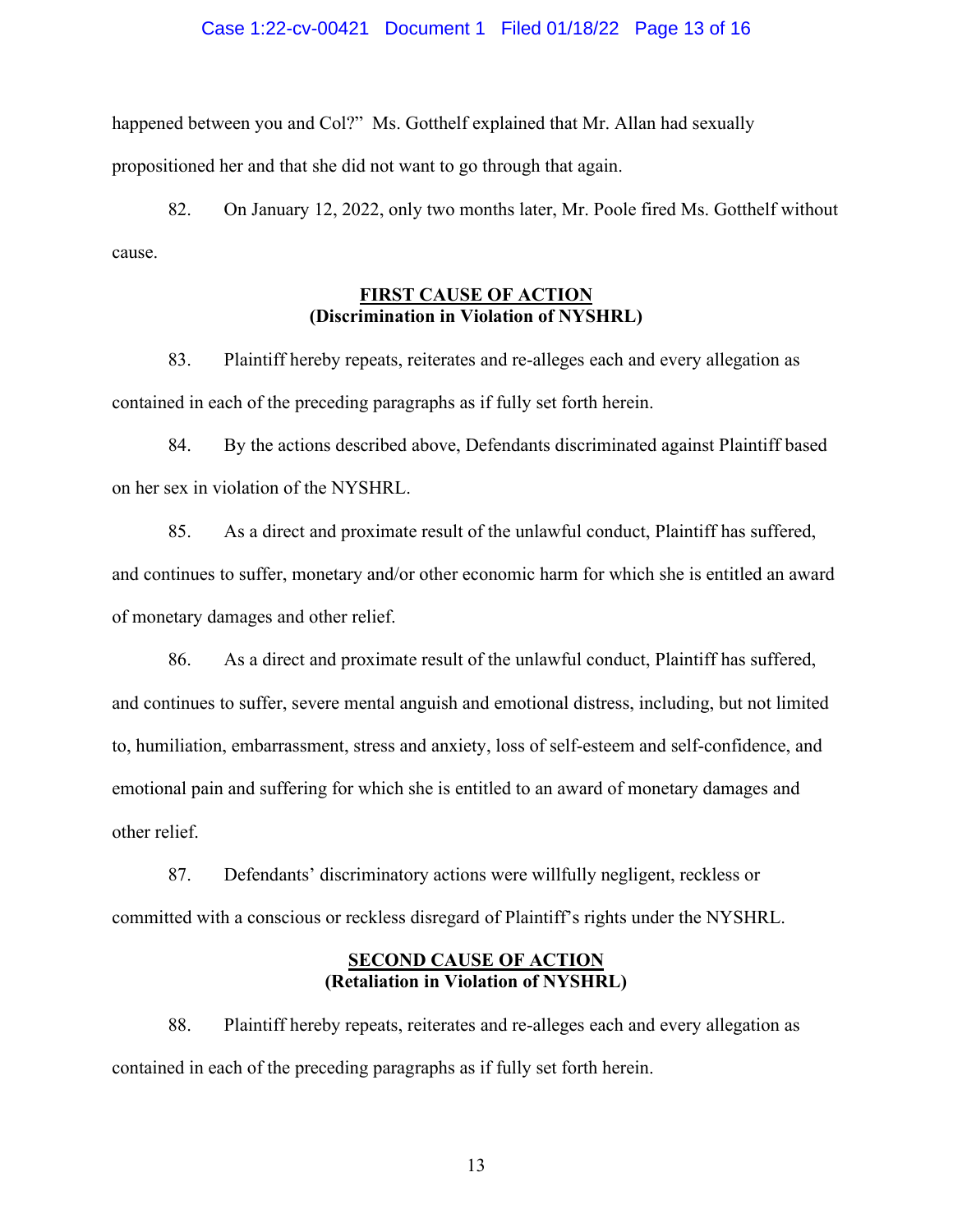## Case 1:22-cv-00421 Document 1 Filed 01/18/22 Page 14 of 16

89. By the actions described above, Defendants retaliated against Plaintiff for protesting discrimination on the basis of her sex in violation of the NYSHRL.

90. As a direct and proximate result of Defendants' unlawful conduct, Plaintiff has suffered, and continues to suffer, monetary and/or other economic harm for which she is entitled to an award of monetary damages and other relief.

91. As a direct and proximate result of Defendants' unlawful conduct, Plaintiff has suffered, and continues to suffer, severe mental anguish and emotional distress, including, but not limited to, humiliation, embarrassment, stress and anxiety, loss of self-esteem and selfconfidence, and emotional pain and suffering for which she is entitled to an award of monetary damages and other relief.

92. Defendants' retaliatory actions were willfully negligent, reckless or committed with a conscious or reckless disregard of Plaintiff's rights under the NYSHRL.

# **THIRD CAUSE OF ACTION (Discrimination in Violation of NYCHRL**

93. Plaintiff hereby repeats, reiterates and re-alleges each and every allegation in the preceding paragraphs, as though set forth fully herein.

94. By the actions described above, Defendants discriminated against Plaintiff based on her sex in violation of the NYCHRL.

95. As a direct and proximate result of Defendants' unlawful conduct, Plaintiff has suffered, and continues to suffer, monetary and/or economic damages, including, but not limited to, loss of past and future income, compensation and benefits, for which she is entitled to an award of monetary damages and other relief.

96. As a direct and proximate result of Defendants' unlawful conduct, Plaintiff has suffered, and continues to suffer, severe mental anguish and emotional distress, including, but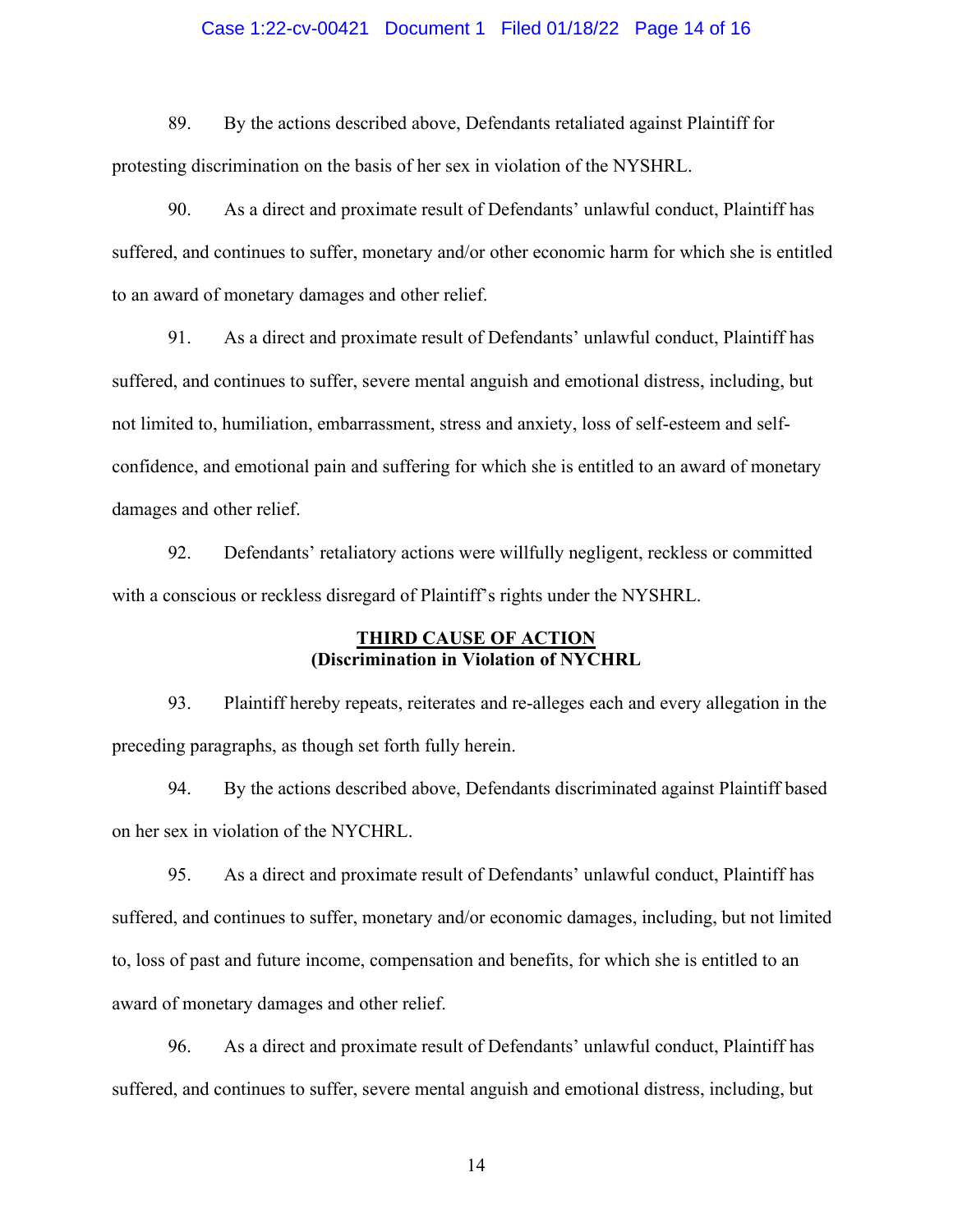## Case 1:22-cv-00421 Document 1 Filed 01/18/22 Page 15 of 16

not limited to, humiliation, embarrassment, stress and anxiety, loss of self-esteem and selfconfidence, and emotional pain and suffering for which she is entitled to an award of monetary damages and other relief.

97. Defendants' discriminatory actions were willfully negligent, reckless or committed with a conscious or reckless disregard of Plaintiff's rights under the NYCHRL.

# **FOURTH CAUSE OF ACTION (Retaliation in Violation of NYCHRL)**

98. Plaintiff hereby repeats, reiterates and re-alleges each and every allegation as contained in each of the preceding paragraphs as if fully set forth herein.

99. By the actions described above, Defendants retaliated against Plaintiff for protesting discrimination on the basis of her sex in violation of the NYCHRL.

100. As a direct and proximate result of the unlawful conduct, Plaintiff has suffered, and continues to suffer, monetary and/or other economic harm for which she is entitled to an award of monetary damages and other relief.

101. As a direct and proximate result of Defendants' unlawful conduct, Plaintiff has suffered, and continues to suffer, severe mental anguish and emotional distress, including, but not limited to, humiliation, embarrassment, stress and anxiety, loss of self-esteem and selfconfidence, and emotional pain and suffering for which she is entitled to an award of monetary damages and other relief.

102. Defendants' retaliatory actions were willfully negligent, reckless or committed with a conscious or reckless disregard of Plaintiff's rights under the NYCHRL.

## **PRAYER FOR RELIEF**

WHEREFORE, Plaintiff prays that the Court enters judgment in her favor and against the Defendants for the following relief: